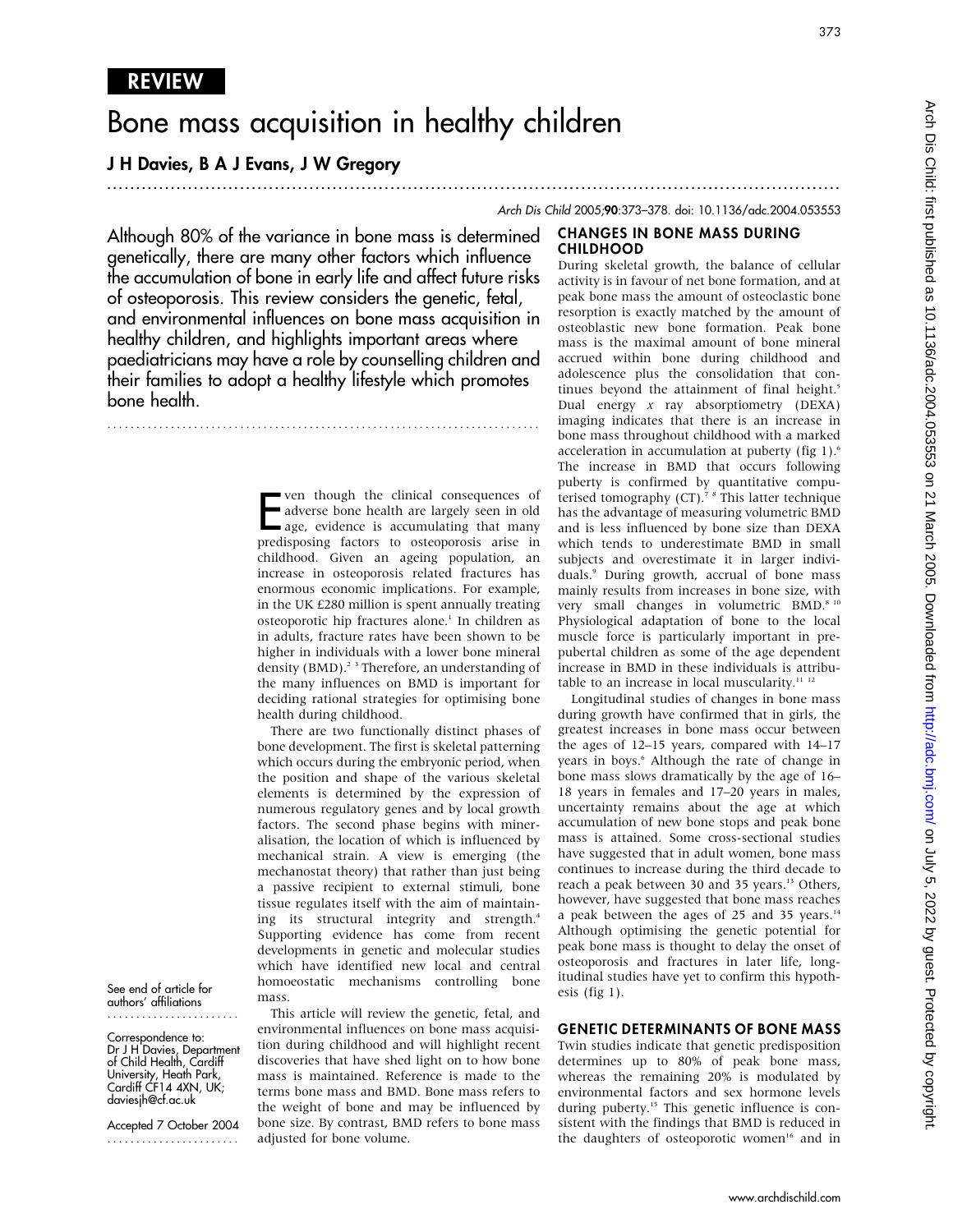

Figure 1 Schematic representation of the changes of bone mass with age as measured by DEXA. The dotted line shows the theoretical consequence of a reduction in peak bone mass.

men and women with first degree relatives who have osteoporosis.17 A large number of genes are responsible for determining bone mass, and polymorphisms of many of these have been suggested to influence bone mass (table 1). However, the magnitude of the effects of most of these polymorphisms on bone density in childhood have not been evaluated.

### Vitamin D receptor gene polymorphisms

Several studies have examined the influence of vitamin D receptor alleles on BMD in children. In adult women, vitamin D receptor polymorphisms contribute to a relatively small variation in BMD.<sup>18 19</sup> By contrast, in children compared with adults, vitamin D receptor polymorphisms account for a greater difference when femoral and vertebral BMD are compared between those with homozygous recessive (bb) and those with dominant genotypes (BB),<sup>20 21</sup> suggesting that these polymorphisms have a greater influence on BMD during childhood. In a study of prepubertal girls, dietary calcium intake also correlated with change in BMD in those with homozygous dominant and heterozygous vitamin D receptor (BB and Bb) genotypes but not in those with the homozygous (bb) genotype.<sup>21</sup> These data provide an explanation for why there is a variation in response to calcium supplementation in terms of BMD accrual in children.

# Type I collagen gene polymorphisms

A polymorphism in the regulatory region of the type I collagen gene, COLIA1, affects the binding site for the transcription factor, Specificity protein 1 (Sp1).<sup>22</sup> This polymorphism was shown to be associated with reduced

| <b>Receptors</b>          | Hormones/<br>cytokines | <b>Enzymes</b> | <b>Bone matrix</b><br>proteins |
|---------------------------|------------------------|----------------|--------------------------------|
| Vitamin D*                | $II - 6*$              | Aromatase      | COLIA1*                        |
| Oestrogen ( $ER\alpha$ )* | $IGF-1*$               | Collagenase    | Osteocalcin*                   |
| $IRP-5*$                  | Leptin*                | BMP-4          |                                |
| Leptin*                   | PTH                    |                |                                |
| Androgen                  | TNF- $\alpha$          |                |                                |
| Glucocorticoid            | $TGF-B$                |                |                                |
| <b>PTH</b>                | Osteoprotegerin        |                |                                |
| <b>TNF</b>                |                        |                |                                |
| Calcium                   |                        |                |                                |
| Calcitonin                |                        |                |                                |
| <b>TSH</b>                |                        |                |                                |

BMP, bone morphogenetic protein; COLIA1, type I collagen; IGF-1, insulin-like growth factor 1; IL, interleukin; LRP-5, low density lipoprotein related protein 5; PTH, parathyroid hormone; TGF, transforming growth factor; TNF, tumour necrosis factor; TSH, thyroid stimulating hormone.

BMD and osteoporotic fractures in pre- and postmenopausal women.22 The same polymorphism was associated with decreased vertebral BMD in prepubertal girls with the heterozygous and homozygous recessive genotypes.<sup>23</sup> In adolescents, polymorphisms of the oestrogen receptor, interleukin-6 and osteocalcin genes have also been shown to be independent predictors of BMD.<sup>24-26</sup>

# Low density lipoprotein receptor related protein 5 (LRP5)

Recent studies of heritable skeletal disorders have identified a new mechanism of bone mass maintenance. A kindred with an autosomal dominant inherited high bone mass phenotype, with typical features of a square jaw and torus palatinus (an exostosis in the midline of the hard palate), was found to be the result of a mutation of the gene encoding for low density lipoprotein receptor related protein  $5$  (LRP5).<sup>27</sup> In affected individuals, serum markers of bone formation were increased whereas bone resorption markers were normal. The LRP5 protein normally mediates the binding of a growth factor, Wnt, to its receptor which allows activation of intracellular signalling to promote osteoblastic differentiation (fig 2, left). In vitro studies have shown that this LRP5 mutation prevented the binding of a natural inhibitor of Wnt signalling, Dickkopf-1 (DKK-1), thus leading to unopposed Wnt activity (fig 2, centre and right).<sup>27</sup> Concordant with this finding was the discovery that in the osteoporosis-pseudoglioma syndrome, characterised by low bone mass with childhood fractures and abnormal eye development, the phenotype was the result of an inherited loss of function of the LRP5 gene<sup>28</sup> leading to inhibition of Wnt signalling. Given that non-syndromic high bone mass maps to the region of 11q12–13,<sup>29</sup> the region which encodes LRP5,<sup>30</sup> it is possible that LRP5 polymorphisms are significant contributors to the natural variation in bone density in normal children.<sup>31</sup> Furthermore, antagonism of DKK-1 action provides a novel therapeutic opportunity for the treatment of osteoporosis.

# FETAL INFLUENCES ON BONE MASS

The association between low birth weight and a low BMD in adulthood suggests that intrauterine programming contributes to the subsequent risk of osteoporosis in later life. In longitudinal studies of adults, a significant association between weight at 1 year (a marker of intrauterine and early postnatal environment) and adult bone mineral content at the lumbar spine and femoral neck have been shown.<sup>32</sup> These findings were significant even after adjusting for influences of adult body size and lifestyle. Furthermore, the genetic influences on adult bone size and BMD may be modified by undernutrition in infancy, as evidenced by the significant interaction between the vitamin D receptor genotype and birth weight, the interaction of which was a determinant of lumbar spine BMD in adulthood.<sup>33</sup> A low childhood growth rate and tall maternal height are associated with an increased risk of hip fracture in late adulthood.<sup>34</sup> The same study reported that the individuals who experienced fractures in later life, were short at birth but had normal height by 7 years of age, suggesting that the normal lag in bone mineralisation behind linear growth is exacerbated in these individuals.

Some studies suggest there maybe intrauterine programming of the hypothalamic-pituitary axis. For instance, there is an association between low birth weight and both low BMD and median stimulated growth hormone (GH) concentrations in adulthood.<sup>35</sup> <sup>36</sup> Others have found a significant relation between size at birth and cortisol secretion in adult life $37$  which may be a determinant of BMD in adulthood.<sup>38</sup> Parental birth weight and maternal cigarette smoking, maternal thinness, and activity during pregnancy were found to independently influence skeletal growth and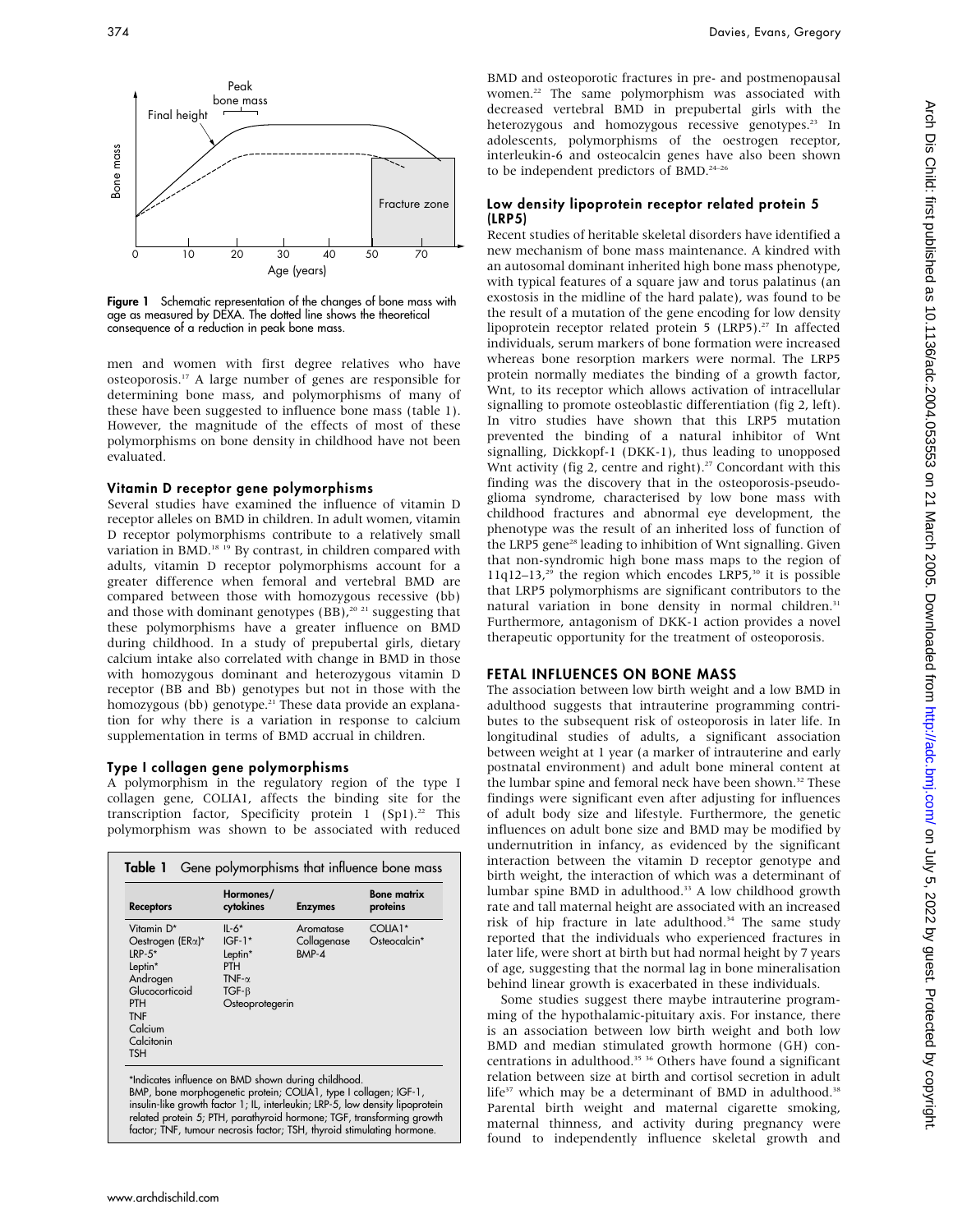

Figure 2 Left: in the absence of DKK-1, LRP5 interacts with the Wnt receptor and activates intracellular signalling leading to bone formation. Centre: DKK-1 prevents this interaction and an active signalling complex does not occur. Right: mutant LRP5 preferentially forms complexes with Wnt, leading to constitutive activation of Wnt signalling and bone formation.

mineralisation in utero, as evidenced by correlation of these factors with neonatal BMD.<sup>39</sup> This latter study shows the importance of the interplay between genetic and environmental factors in utero on prenatal skeletal development, although the mechanistic basis for these observations has yet to be established.

Animal studies have focused on maternal undernutrition as a causal factor for how fetal programming leads to reduced BMD in later life. These studies have confirmed that intrauterine exposure to maternal protein deficiency lead to offspring with reduced bone mineral content and bone area in adulthood.<sup>40</sup> Furthermore, the bone marrow mesenchymal stem cells (that is, osteoblast precursors) of these offspring were adversely affected as evidenced by a reduction in colony formation, proliferation and differentiation coupled with an impaired responsiveness to anabolic factors such as GH, IGF-1, and 1,25 dihydroxyvitamin  $D_3$ .<sup>41</sup>

#### HORMONAL INFLUENCES

During childhood, GH is an important hormonal contributor to bone mass accrual before and after the attainment of final height.<sup>42 43</sup> Levels of GH and insulin-like growth factor 1 (IGF-1) increase dramatically during puberty, augmented by the increasing levels of sex steroids. GH action on bone is mainly mediated through IGF-1, which positively effects bone turnover by stimulating osteoblast proliferation and differentiation. The prepubertal increase in adrenal androgens, specifically dehydroepiandrosterone metabolites, also have beneficial effects on the accretion of bone strength.<sup>11</sup> New bone formation at puberty is likely to be the result of a further increase in muscularity and also the anabolic effects of the sex hormones on bone accretion.<sup>6</sup> During the pubertal period, oestradiol has important effects, not just from increasing bone density but also by modulating bone remodelling by suppression of bone turnover at the endocortical surface leading to an increase in cortical thickness.<sup>44</sup>

#### PHYSICAL ACTIVITY

Exercise exerts a positive effect on bone mass as young women involved in high impact or weight bearing activity (such as gymnastics) during both childhood and adolescence, have a higher bone mass than those not participating in such activity.<sup>35 45</sup> The timing of an exercise intervention during childhood is also important. Exercise initiated during the prepubertal or early pubertal years appears to be the most beneficial to improving bone mass. A simple school based

jumping programme given during the prepubertal years has been shown to significantly improve bone mass at the hip and spine.<sup>45-47</sup> These advantageous effects were sustained for up to seven months after the exercise intervention had been discontinued.48 In peripubertal girls, a similar high impact, circuit based jumping programme also increased bone mineral content at the hip and spine $49$  and to a greater extent than that observed in prepubertal children.<sup>50</sup> Furthermore, in a study of females that played racket sport to a national level, there was a twofold increase in bone mineral content in those that started playing at or before menarche when compared to those starting later.<sup>51</sup>

Thus physical activity during early childhood and adolescence appears to be an important predictor of peak bone mass which may account for up to 17% of the variance in BMD between individuals in their late 20s.<sup>52</sup> It is less clear however, whether physical activity in youth is translated into a reduced fracture risk in old age. A recent study has shown that fracture incidence in elderly former soccer players was no different from controls.<sup>53</sup> Although BMD was higher in the years following retirement from soccer, cessation of exercise resulted in an accelerated loss of bone density, such that those who had been retired for over 35 years and aged over 60 years had no significant residual benefit in BMD. It can be hypothesised that the exercise induced benefits of optimising peak bone mass may only be short term<sup>54</sup> and prospective longitudinal studies are needed to clarify this important issue.

#### NUTRITIONAL INFLUENCES Nutritional sufficiency

Adolescent females who recover from anorexia nervosa have persistent osteopenia<sup>55</sup> and a greater reduction in spinal BMD compared to those with the adult onset of the disease,<sup>56</sup> suggesting that nutritional inadequacy predisposes to osteopenia. Reduced IGF-1 expression,<sup>57</sup> GH resistance,<sup>58</sup> and hypogonadism resulting from undernutrition are contributing factors in this disorder.

Over-nutrition may also influence bone formation as overweight children have an increased predisposition to reduced BMD and fracture.<sup>3 59</sup> There is increasing evidence that the hormone leptin, secreted by adipocytes, is involved in bone formation. Studies in normal children have shown a positive correlation between serum leptin levels and adiposity<sup>60 61</sup> whereas leptin deficiency or resistance is associated with obesity.<sup>62–64</sup> In children, cerebrospinal fluid (CSF) leptin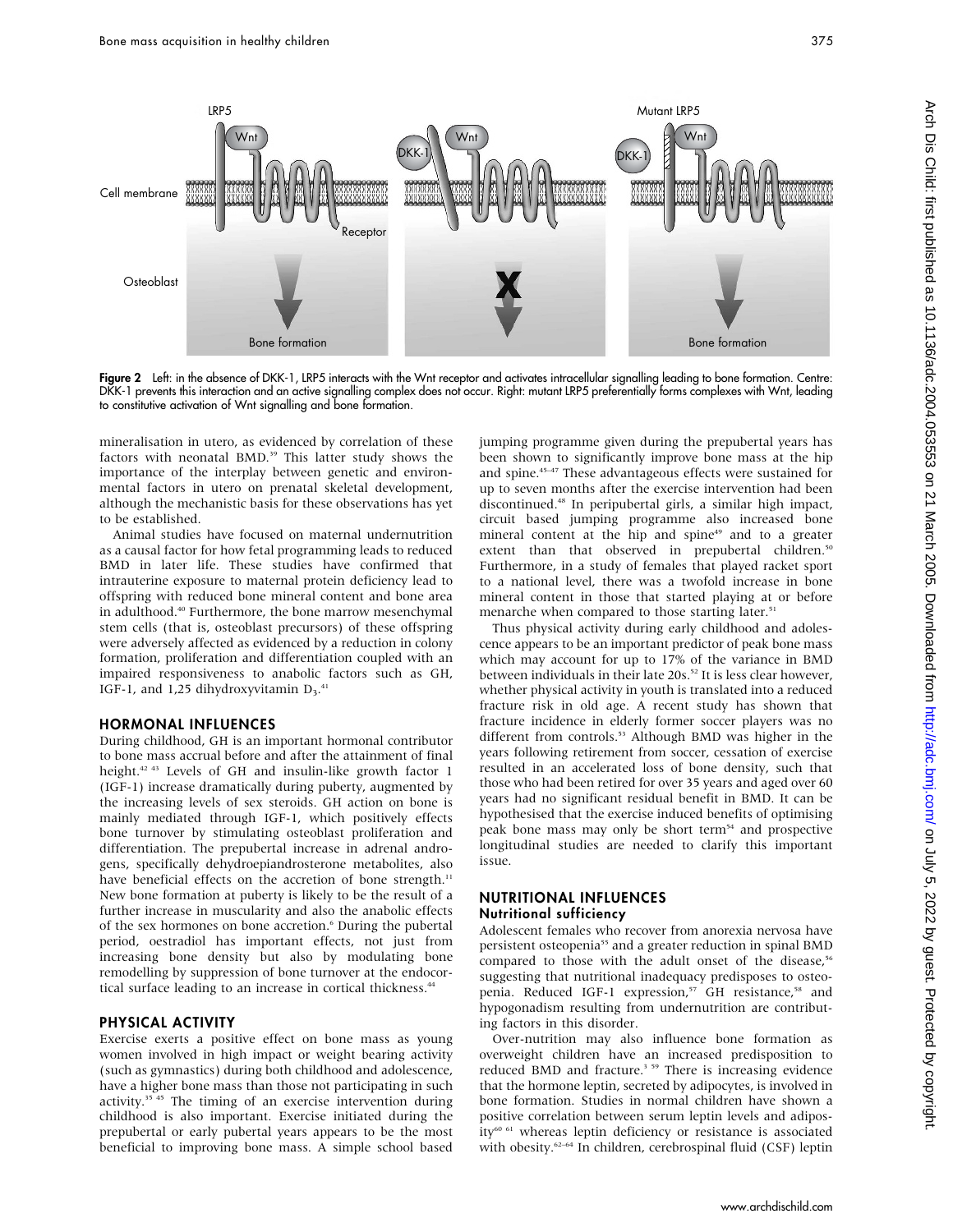concentrations are correlated with plasma leptin concentrations and only free (biologically active) leptin is detectable in CSF.65 These findings are interesting given that leptin has recently been shown in experimental studies to have a role in both the central and peripheral regulation of bone formation. Mice lacking either the functional leptin gene or the gene for its receptor have high bone densities, and intracerebroventricular administration of leptin to leptin deficient animals resulted in marked bone loss.<sup>66</sup> Further animal studies indicated that the downstream mediator of leptin was the sympathetic nervous system, the activation of which lead to reduced bone mass.<sup>67</sup> By contrast, in vitro studies suggest that leptin has direct beneficial effects on osteoblasts including stimulation of type I collagen synthesis, human osteoblastic differentiation, and matrix mineralisation.<sup>68 6</sup>

# Calcium

A high intake of milk during childhood and adolescence is associated with increased bone mass at maturity.<sup>70 71</sup> The amount of dietary calcium consumption exerts a positive dose dependent effect on spinal bone mass in young women<sup>72</sup> which is consistent with the known anabolic effect of calcium on the growing skeleton. Data such as these prompted studies of calcium supplementation in healthy children. In a study of identical twins of mean age 10 years, calcium citrate supplementation over three years significantly increased bone mass in the supplemented children when compared to their non-supplemented siblings.<sup>73</sup> Others have shown in young children that calcium supplementation also augments the bone response to physical activity, resulting in greater cortical thickness and area.<sup>74</sup> Milk extracted calcium phosphate, given for nearly one year, also significantly increased bone mass accrual in prepubertal girls.<sup>75</sup> This beneficial effect was maintained three years after discontinuation of the supplementation, at a time when the subjects were pubertal or postpubertal.76 By contrast, following the completion of puberty in the calcium citrate supplemented twin studies, BMD was no different from sibling controls.73 It is possible that calcium phosphate extracted from milk may have additional anabolic properties over other calcium salts. If this is the case, a simple measure such as dietary supplementation with milk extracted calcium phosphate could favourably alter bone mass acquisition during childhood with lasting effects into early adulthood.

# Vitamin D

Vitamin D is an essential dietary factor necessary for normal mineralisation of osteoid tissue. Evidence is accumulating of a resurgence of vitamin D deficiency in Western society, $77$ particularly in ethnic minorities.78 There is increasing support for this issue to be addressed by a renewed public health campaign to prevent the likely resultant adverse effects on children's bone health.<sup>78</sup> <sup>79</sup> There are recent published guidelines for the amount of vitamin D required to prevent vitamin D deficiency.80 Vitamin D supplementation, even when given during infancy, has been associated with an increase in BMD in prepubertal children.<sup>81</sup>

# Other dietary factors

The consumption of vegetables such as onions is associated with inhibition of bone resorption leading to an increase in bone mass, although the pharmacologically active compound(s) leading to this effect remain unidentified.<sup>82</sup> By contrast, a high consumption of carbonated beverages may lead to a reduction in BMD during adolescence.<sup>83</sup> This effect is likely to be the result of milk displacement from the diet rather than from the direct effects on bone from the components of carbonated soft drinks such as caffeine, phosphorus, or glucose.

# FRACTURES IN CHILDHOOD AND ADOLESCENCE

Fracture incidence in children peaks between the ages of 10– 15 years. Fractures in this age group are related to bone strength which is a consequence of not just bone mass but also bone microarchitecture, biomechanics, and bone geometry such as cortical thickness.<sup>84 85</sup>

Distal forearm fractures are the commonest childhood fracture and the incidence is increasing.<sup>86</sup> It has been shown in healthy girls that each single standard deviation reduction in total body areal BMD, equivalent to a 6.4% change, approximately doubles the risk of new fractures at any site.<sup>59</sup> Recent studies have elucidated factors that lead to upper limb fracture. In young girls, high body weight, a previous forearm fracture and low total body areal BMD each independently increase the risk of fracture and similar risk factors have been shown in boys.<sup>3 59</sup> Furthermore, those girls with forearm fractures did not show evidence of catch up of their bone mineral content up to four years following fracture.<sup>87</sup> Girls with forearm fractures have also been shown to have a significantly smaller cross-sectional area at the distal radius,<sup>84</sup> which coupled with increased body weight, may confer a biomechanical disadvantage and increase the predisposition to fracture following a fall. Time spent viewing television, computer, and video, as a measure of physical inactivity, also has a dose dependent association with wrist and forearm fractures.<sup>88</sup> Taken together, these findings indicate that overweight children should be advised to take measures to reduce their weight while increasing physical activity levels in an attempt to optimise their bone health.

While exercise increases bone mass in children, the influence of physical activity levels on fractures in this age group is less clear. Sports participation, particularly contact sports, has been shown to increase upper limb fracture risk in boys, whereas the risk was decreased in girls. Moreover, the fracture risk was decreased in both sexes when undertaking light physical activity.<sup>88</sup> These gender discordant effects may have been the result of the difference in attitude to sport between the sexes.

# SUMMARY

Childhood growth represents a critical period for the acquisition of bone mass. Although genetic influences are the predominant determinant of bone mass, it is only environmental influences which may be modified to optimise bone mass in childhood. Promoting a healthy lifestyle, including regular high impact and/or weight bearing physical activity together with a healthy diet containing optimal calcium and vitamin D intake, may prove the best way to achieve maximal peak bone mass. The recognition by paediatricians of such factors which influence bone mass in childhood is important. They can advise children and their families accordingly and influence public health policies which may lead to an improvement in children's diets and levels of habitual physical activity, thus reducing the risks of osteoporosis and fractures in later life.

#### Authors' affiliations .....................

J H Davies, B A J Evans, J W Gregory, Department of Child Health, Cardiff University, UK

Competing interests: none declared

# **REFERENCES**

- 1 Hollingworth W, Todd CJ, Parker MJ. The cost of treating hip fractures in the twenty first century. J Public Health Med 1995;17:269–76.
- 2 Chan GM, Hess M, Hollis J, et al. Bone mineral status in childhood accidental fractures. Am J Dis Child 1984;138:569–70.
- 3 Goulding A, Jones IE, Taylor RW, et al. Bone mineral density and body composition in boys with distal forearm fractures: a dual-energy x-ray absorptiometry study. J Pediatr 2001;139:509–15.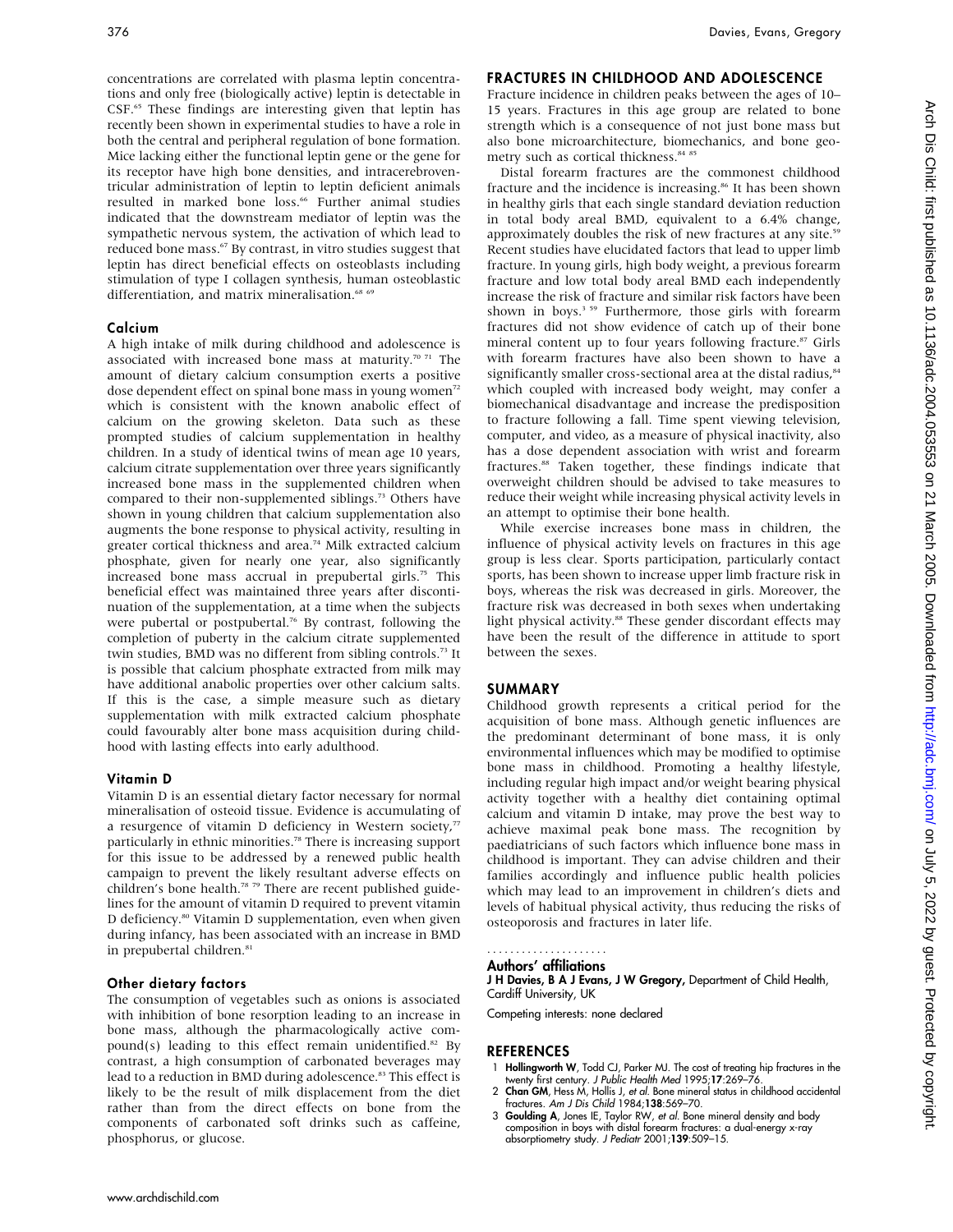- 4 Rauch F, Schoenau E. The developing bone: slave or master of its cells and molecules? Pediatr Res 2001;50:309–14.
- 5 Matkovic V, Jelic T, Wardlaw GM, et al. Timing of peak bone mass in Caucasian females and its implication for the prevention of osteoporosis. Inference from a cross-sectional model. J Clin Invest 1994;93:799–808.
- 6 Theintz G, Buchs B, Rizzoli R, et al. Longitudinal monitoring of bone mass accumulation in healthy adolescents: evidence for a marked reduction after 16 years of age at the levels of lumbar spine and femoral neck in female subjects. J Clin Endocrinol Metab 1992;75:1060–5.
- 7 Gilsanz V, Gibbens DT, Roe TF, et al. Vertebral bone density in children: effect of puberty. Radiology 1988;166:847–50.
- 8 **Neu CM**, Manz F, Rauch F, *et al.* Bone densities and bone size at the distal<br>radius in healthy children and adolescents: a study using peripheral quantitative computed tomography. Bone 2001;28:227–32.
- 9 Fewtrell MS. British Paediatric & Ádolescent Bone Group. Bone densitometry in children assessed by dual x ray absorptiometry: uses and pitfalls. Arch Dis Child 2003;88:795–8.
- 10 Lu PW, Cowell CT, LLoyd-Jones SA, et al. Volumetric bone mineral density in normal subjects, aged 5–27 years. J Clin Endocrinol Metab 1996;81:1586–90.
- 11 Remer T, Boye KR, Hartmann M, et al. Adrenarche and bone modeling and remodeling at the proximal radius: weak androgens make stronger cortical bone in healthy children. J Bone Miner Res 2003;18:1539–46.
- 12 Daly RM, Saxon L, Turner CH, et al. The relationship between muscle size and bone geometry during growth and in response to exercise. Bone 2004;34:281–7.
- 13 Recker RR, Davies KM, Hinders SM, et al. Bone gain in young adult women. JAMA 1992;268:2403–8.
- 14 Ralston SH. The genetics of osteoporosis. QJM 1997;90:247-51.
- 15 Gueguen R, Jouanny P, Guillemin F, et al. Segregation analysis and variance components analysis of bone mineral density in healthy families. J Bone Miner Res 1995;10:2017–22.
- 16 Seeman E, Hopper JL, Bach LA, et al. Reduced bone mass in daughters of women with osteoporosis. N Engl J Med 1989;320:554-8.
- 17 Soroko SB, Barrett-Connor E, Edelstein SL, et al. Family history of osteoporosis and bone mineral density at the axial skeleton: the Rancho Bernardo Study.<br>*J Bone Miner Res* 1994;**9**:761–9.
- 18 **Morrison NA**, Qi JC, Tokita A, et al. Prediction of bone density from vitamin D receptor alleles. Nature 1994;367:284-7.
- 19 Cooper GS, Umbach DM. Are vitamin D receptor polymorphisms associated with bone mineral density? A meta-analysis. J Bone Miner Res 1996;11:1841–9.
- 20 Sainz J, Van Tornout JM, Loro ML, et al. Vitamin D-receptor gene polymorphisms and bone density in prepubertal American girls of Mexican descent. N Engl J Med 1997;337:77–82.
- 21 Ferrari SL, Rizzoli R, Slosman DO, et al. Do dietary calcium and age explain the controversy surrounding the relationship between bone mineral density and vitamin D receptor gene polymorphisms? J Bone Miner Res 1998;13:363–70.
- 22 Grant SF, Reid DM, Blake G, et al. Reduced bone density and osteoporosis associated with a polymorphic Sp1 binding site in the collagen type I alpha 1 gene. Nat Genet 1996;14:203–5.
- 23 Sainz J, Van Tornout JM, Sayre J, et al. Association of collagen type 1 alpha1 gene polymorphism with bone density in early childhood. J Clin Endocrinol Metab 1999;84:853–5.
- 24 **Lorentzon M**, Lorentzon R, Backstrom T, *et al.* Estrogen receptor gene<br>polymorphism, but not estradiol levels, is related to bone density in healthy<br>adolescent boys: a cross-sectional and longitudinal study. *J Clin E* Metab 1999;**84**:4597–601.
- 25 Lorentzon M, Lorentzon R, Nordstrom P. Interleukin-6 gene polymorphism is related to bone mineral density during and after puberty in healthy white males: a cross-sectional and longitudinal study. J Bone Miner Res 2000;15:1944–9.
- 26 Gustavsson A, Nordstrom P, Lorentzon R, et al. Osteocalcin gene polymorphism is related to bone density in healthy adolescent females. Osteoporos Int 2000;11:847–51.
- 27 **Boyden LM**, Mao J, Belsky J, et al. High bone density due to a mutation in LDL-<br>receptor-related protein 5. N Engl J Med 2002;**346**:1513–21.<br>28 **Gong Y**, Slee RB, Fukai N, et al. LDL receptor-related protein 5 (LRP5) a
- 
- 29 Johnson ML, Gong G, Kimberling W, et al. Linkage of a gene causing high bone mass to human chromosome 11 (11q12–13). Am J Hum Genet 1997;60:1326–32.
- 30 Little RD, Carulli JP, Del Mastro RG, et al. A mutation in the LDL receptorrelated protein 5 gene results in the autosomal dominant high-bone-mass trait. Am J Hum Genet 2002;70:11–19.
- 31 Hartikka HM, Makitie O, Mannikko M, et al. Heterozygous mutations in the LRP5 gene cause primary osteoporosis in children. Endocrine Society 2004:ORS32–1.
- 
- 32 **Cooper C**, Cawley M, Bhalla A, *et al.* Childhood growth, physical activity, and<br>peak bone mass in women. J Bone Miner Res 1995;10:940–7.<br>33 **Dennison EM**, Arden NK, Keen RW, *et al.* Birthweight, vitamin D receptor<br>ge
- 34 Cooper C, Eriksson JG, Forsen T, et al. Maternal height, childhood growth and risk of hip fracture in later life: a longitudinal study. Osteoporos Int 2001;12:623–9.
- 35 Fall C, Hindmarsh P, Dennison E, et al. Programming of growth hormone secretion and bone mineral density in elderly men: a hypothesis. *J Clin*<br>*Endocrinol Metab* 1998;**83**:135–9.
- 36 Dennison EM, Hindmarsh PC, Kellingray S, et al. Growth hormone predicts bone density in elderly women. Bone 2003;32:434–40.
- 37 Kajantie E, Phillips DI, Andersson S, et al. Size at birth, gestational age and cortisol secretion in adult life: foetal programming of both hyper- and hypocortisolism? Clin Endocrinol 2002;57:635-41
- 38 Dennison E, Hindmarsh P, Fall C, et al. Profiles of endogenous circulating cortisol and bone mineral density in healthy elderly men. J Clin Endocrinol Metab 1999;84:3058–63.
- 39 Godfrey K, Walker-Bone K, Robinson S, et al. Neonatal bone mass: influence of parental birthweight, maternal smoking, body composition, and activity<br>during pregnancy. J Bone Miner Res 2001;16:1694–703.<br>40 Mehta G, Roach HI, Langley-Evans S, et al. Intrauterine exposure to a<br>maternal low protein d
- morphology in rats. Calcif Tissue Int 2002;71:493–8.
- 41 Oreffo RO, Lashbrooke B, Roach HI, et al. Maternal protein deficiency affects mesenchymal stem cell activity in the developing offspring. Bone 2003;33:100–7.
- 42 Boot AM, Engels MA, Boerma GJ, et al. Changes in bone mineral density, body composition, and lipid metabolism during growth hormone (GH)<br>treatment in children with GH deficiency. *J Clin Endocrinol Metab* 1997;82:2423–8.
- 43 Shalet SM, Shavrikova E, Cromer M. Effect of growth hormone (GH) treatment on bone in postpubertal GH-deficient patients: a 2-year randomized,
- controlled, dose-ranging study. *J Clin Endocrinol Metab* 2003;88:4124–9.<br>44 **Wang Q**, Nicholson PH, Suuriniemi M, *et al.* Relationship of sex hormones to bone geometric properties and mineral density in early pubertal girls. *J Clin*<br>*Endocrinol Metab* 2004;**89**:1698–703.
- 45 Zanker CL, Gannon L, Cooke CB, et al. Differences in bone density, body composition, physical activity, and diet between child gymnasts and untrained<br>children 7–8 years of age. *J Bone Miner Res* 2003;1**8**:1043–50.<br>46 MacKelvie KJ, McKay HA, Petit MA, *et al.* Bone mineral response to a 7-
- month randomized controlled, school-based jumping intervention in 121 prepubertal boys: associations with ethnicity and body mass index. J Bone Miner Res 2002;17:834–44.
- 47 MacKelvie KJ, Petit MA, Khan KM, et al. Bone mass and structure are enhanced following a 2-year randomized controlled trial of exercise in prepubertal boys. Bone 2004;34:755–64.
- 48 Fuchs RK, Bauer JJ, Snow CM. Jumping improves hip and lumbar spine bone mass in prepubescent children: a randomized controlled trial. J Bone Miner Res 2001;16:148–56.
- 49 MacKelvie KJ, Khan KM, Petit MA, et al. A school-based exercise intervention elicits substantial bone health benefits: a 2-year randomized controlled trial in girls. Pediatrics 2003;112:e447–52.
- 50 Petit MA, McKay HA, MacKelvie KJ, et al. A randomized school-based jumping intervention confers site and maturity-specific benefits on bone structural properties in girls: a hip structural analysis study. J Bone Miner Res 2002;17:363–72.
- 51 Kannus P, Haapasalo H, Sankelo M, et al. Effect of starting age of physical activity on bone mass in the dominant arm of tennis and squash players. Ann Intern Med 1995;123:27–31.
- 52 Welten DC, Kemper HC, Post GB, et al. Weight-bearing activity during youth is a more important factor for peak bone mass than calcium intake. J Bone Miner Res 1994;9:1089–96.
- Karlsson MK, Linden C, Karlsson C, et al. Exercise during growth and bone mineral density and fractures in old age. Lancet 2000;355:469–70.
- 54 **Pajamaki I**, Kannus P, Vuohelainen T, *et al*. The bone gain induced by<br>exercise in puberty is not preserved through a virtually life-long deconditioning: a randomized controlled experimental study in male rats. J Bone Miner Res 2003;18:544–52.
- 55 **Bachrach LK**, Katzman DK, Litt IF, *et al.* Recovery from osteopenia in<br>adolescent girls with anorexia nervosa. *J Clin Endocrinol Metab* 1991;72:602–6.
- 56 Biller BM, Saxe V, Herzog DB, et al. Mechanisms of osteoporosis in adult and adolescent women with anorexia nervosa. J Clin Endocrinol Metab 1989;68:548–54.
- 57 **LeRoith D**, Butler AA. Insulin-like growth factors in pediatric health and<br>disease. *J Clin Endocrinol Metab* 1999;84:4355–61.<br>58 **Golden NH**, Kreitzer P, Jacobson MS, *et al*. Disturbances in growth hormone
- secretion and action in adolescents with anorexia nervosa. J Pediatr 1994;125:655–60.
- 59 Goulding A, Jones IE, Taylor RW, et al. More broken bones: a 4-year double cohort study of young girls with and without distal forearm fractures. J Bone Miner Res 2000;15:2011–18.
- 60 **Blum WF**, Englaro P, Hanitsch S, *et al.* Plasma leptin levels in healthy children<br>, and adolescents: dependence on body mass index, body fat mass, gender<br>, pubertal stage, and testosterone. *J Clin Endocrinol Metab* 1
- 61 Garcia-Mayor RV, Andrade MA, Rios M, et al. Serum leptin levels in normal children: relationship to age, gender, body mass index, pituitary-gonadal hormones, and pubertal stage. J Clin Endcrinol Metab 1997;82:2849-55.
- 62 Caro JF, Sinha MK, Kolaczynski JW, et al. Leptin: the tale of an obesity gene. Diabetes 1996;45:1455–62.
- 63 Clement K, Vaisse C, Lahlou N, et al. A mutation in the human leptin receptor gene causes obesity and pituitary dystunction. N*ature* 1998;**392**:398–401.<br>64 **Montague CT**, Farooqi IS, Whitehead JP, *et al*. Congenital leptin deficiency is
- associated with severe early-onset obesity in humans. Nature 1997;387:903–8.
- 65 Landt M, Parvin CA, Wong M. Leptin in cerebrospinal fluid from children: correlation with plasma leptin, sexual dimorphism, and lack of protein binding. Clin Chem 2000;46:854–8.
- 66 Ducy P, Amling M, Takeda S, et al. Leptin inhibits bone formation through a hypothalamic relay: a central control of bone mass. Cell 2000;100:197–207.